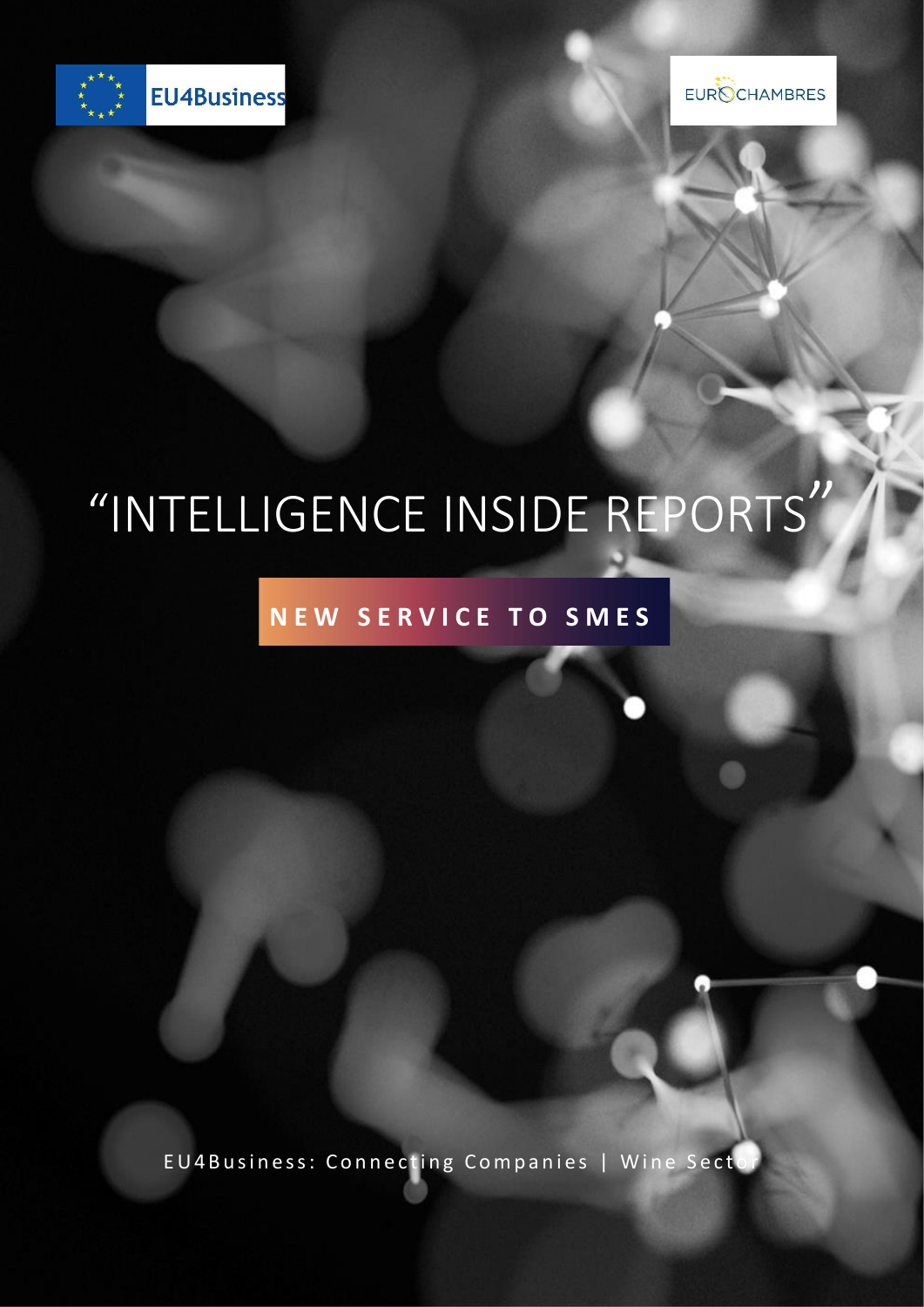## SUMMAR

**Times have changed and artificial intelligence has become a key element for many sectors. Thanks to the project "MANAGING THE WINE LABELING STANDARDS FOR AN INTERNATIONAL MARKETING STRATEGY" it has developed a new tool for monitoring competitors, clients and markets.**

**These are competitive intelligence reports that trace import movements, allowing each company to identify the key movements in their wine sector: where their competitors sell, who they sell to, what brands and products they sell in Ukraine, who the importing companies of their product are, how the market is evolving or which market niche is growing the most. All of this through control panels that allow visual and interactive consultation of the data, facilitating access to and interpretation of the information.**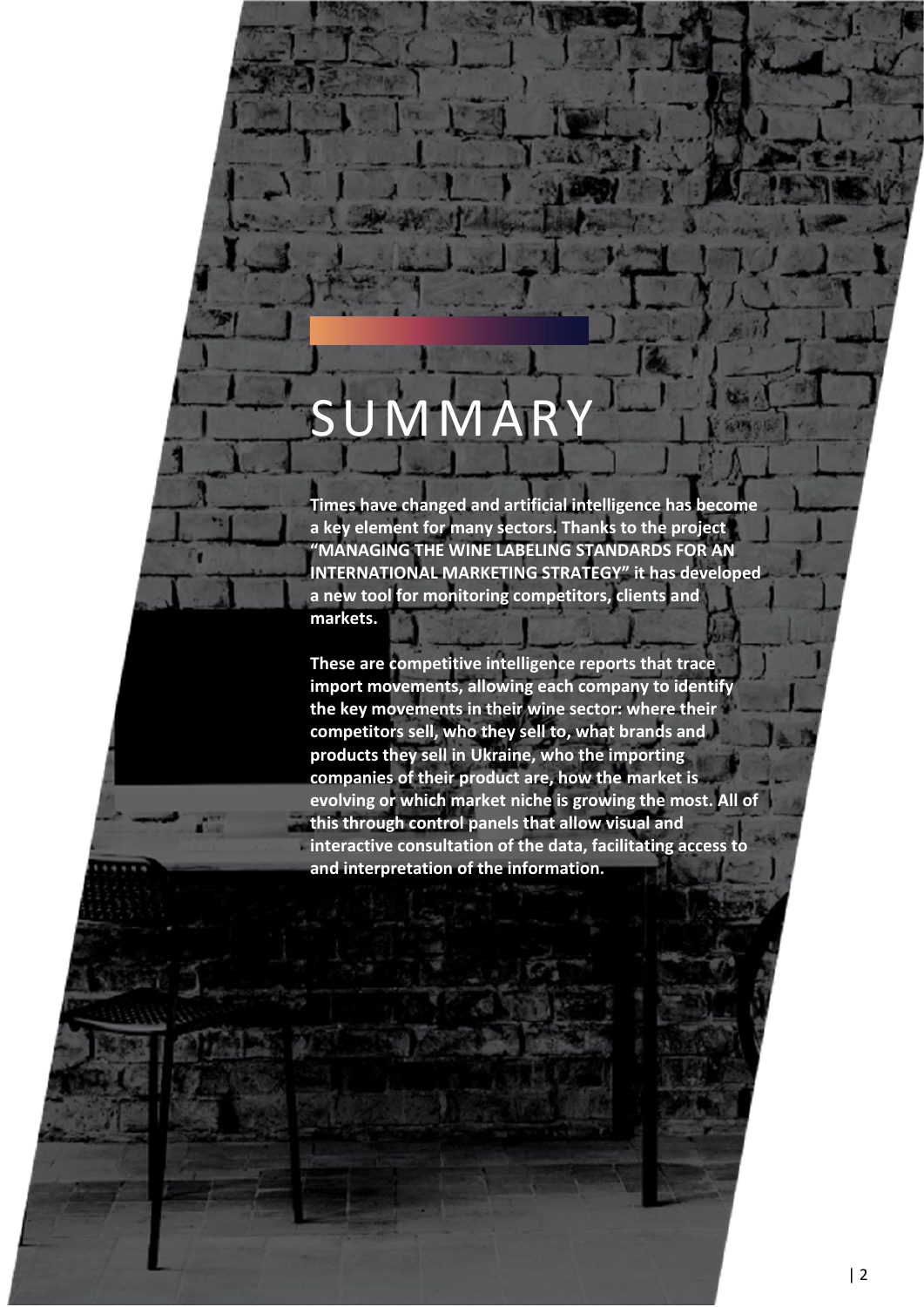### **OBJECTIVES**

- Identify **buyers** and **competitors** for the Spanish wineries in the Ukrainian market.
- By accessing all the information available in **import declaration**s presented every day at Ukrainian Customs.
- Have a **report** that allows a ranking of the main importers by annual cumulative value or weight.
- Be able to analyse one by one all the **transactions** carried out by importers and competitors.
- Identify and study **trade relationships** of import companies in Ukraine and know from whom your competitors' buy or to whom they supply wine.
- Easily compare **price** of wine which companies import from Ukraine from historical data and current information.



**IMPORT VALUE FOB por COUNTRY OF ORIGIN**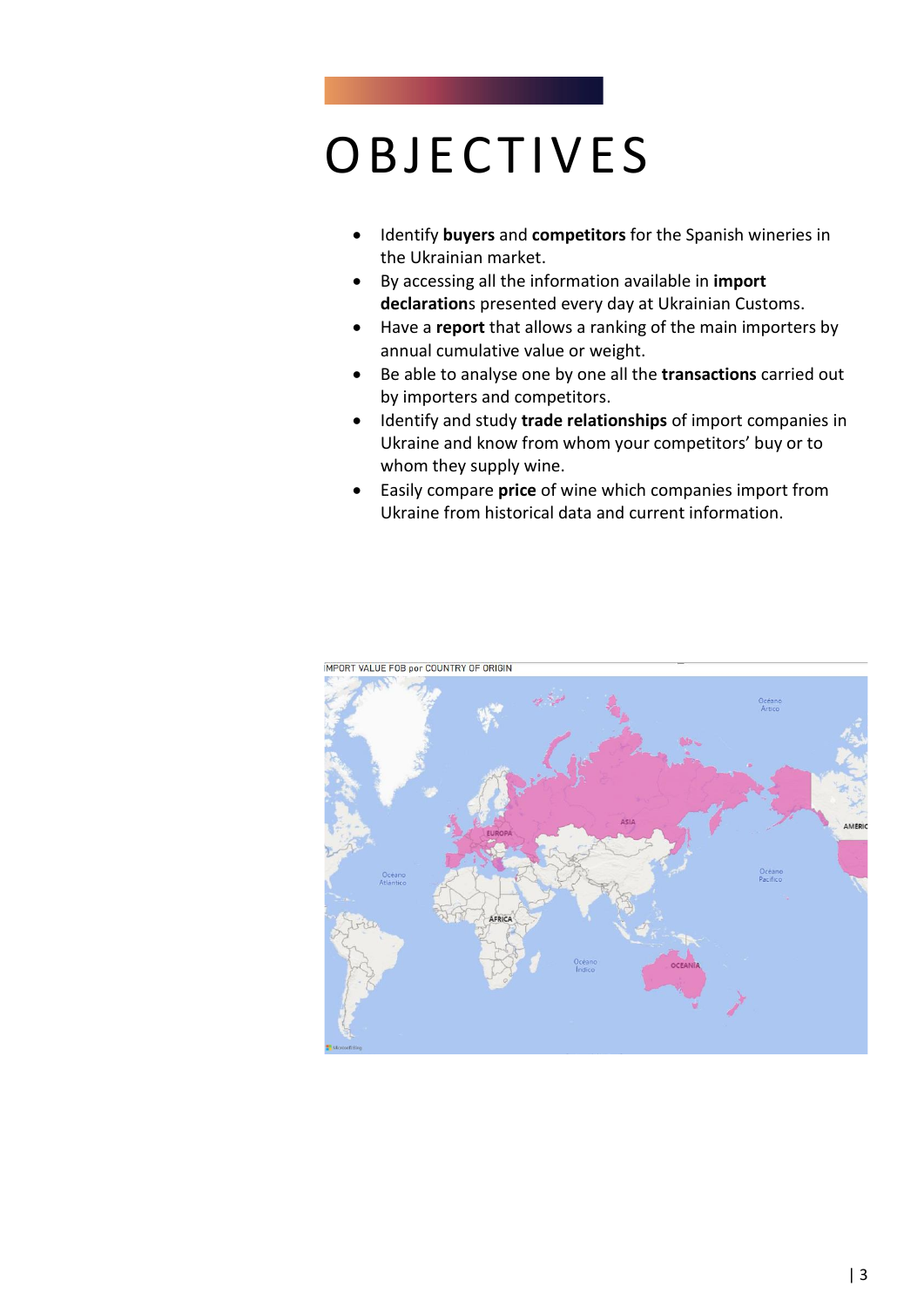#### C O M PA N Y

#### PRIORITIES

- Increase customer satisfaction by 2%
- Maintain growth

| . . | п |  |
|-----|---|--|
|     |   |  |
|     |   |  |
|     |   |  |

#### A D D F D P R I O R I T I F S

- Improve presence in international markets - Ensure that the prices at which the winery works are competitive in the Ukrainian market.

### OPERATIONAL

- We will provide to the spanish SMEs with reports **with up-todate** information and historical information from import Ukrainen customs declarations upon request by the companies.
- The information fields that can be included in the reports and by which information can **be filtered** include: date, HS code, HS code description, importer name, importer address, city state, e-mail, web exporter, name exporter, address, country of origin, import value, FOB import value, currency, net weight, net weight unit, gross weight, gross weight unit, quantity, quantity unit, product details, incoterms, place of delivery, brand name, manufactoring company, port of arrival, port of departure, notify party, notify address, shipper country and container count.
- These reports allow the data to be analysed quickly and correctly and update the data on a quarterly basis. We advises companies on the data obtained for a correct identification and interpretation of the information. Thus, Spanish wine companies can get to know their competitors better, identifying their main market niches in Ukraine, their importers and the best-selling products in each market in recent years, but the tool also allows them to find out about new competitors through the analysis of a product's foreign trade.
- We also find the **main wine importers** in Ukraine, finding out how much and from whom they buy, thus locating potential customers.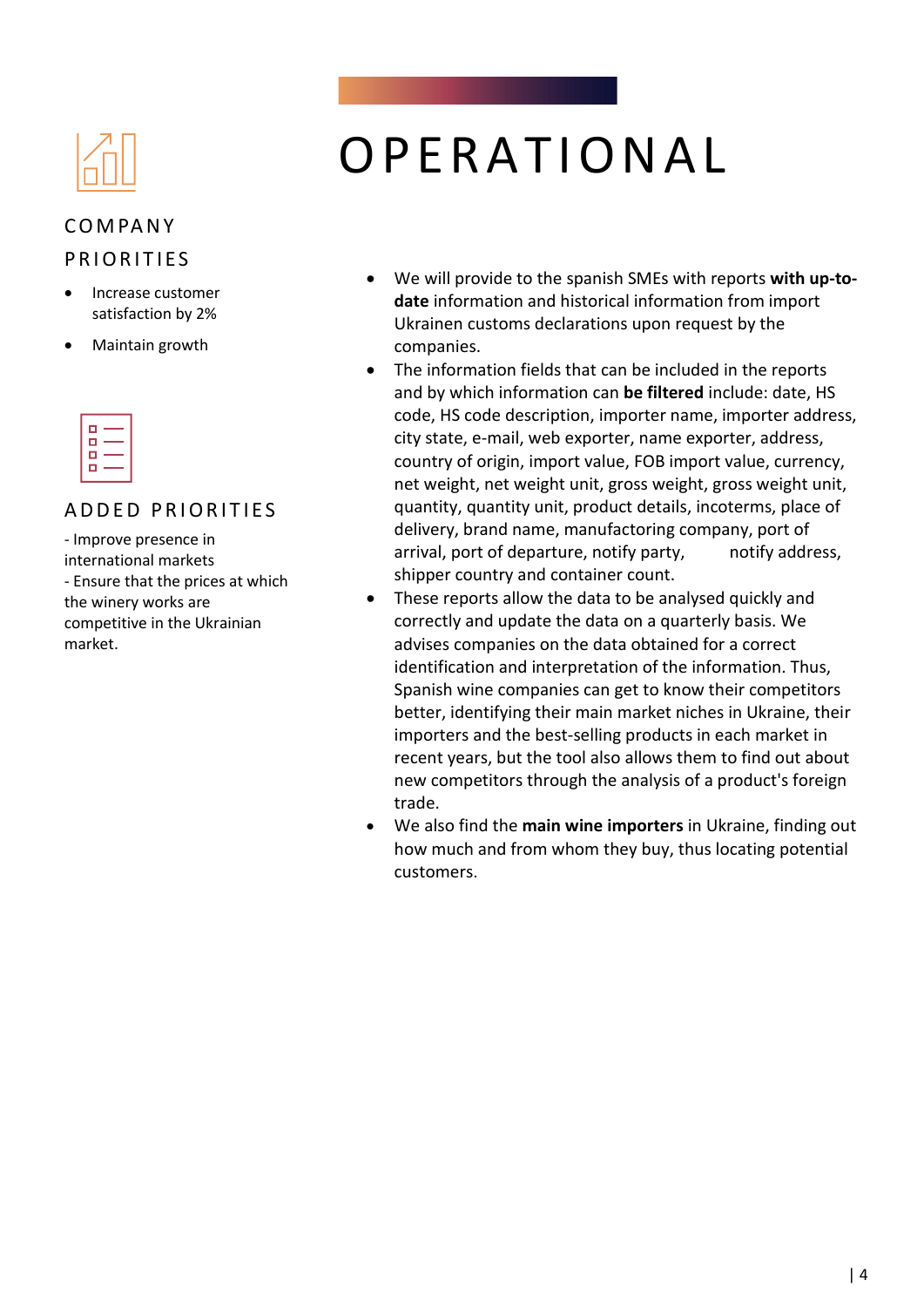### SOME EXAMPLES OF **REPORTS**

| <b>IMPORTER NAME</b>  |                |                    | IMPORT VALUE FOB GROSS WEIGHT COUNTRY OF ORIGIN PRODUCT DETAILS |                                                                                                                                                                                                                                                                                                                                                                                                                                                                                                                                                                                                                                                                                                                                                                                                                                                                                                                                                                                                                                                                                                                                                                                                                          |
|-----------------------|----------------|--------------------|-----------------------------------------------------------------|--------------------------------------------------------------------------------------------------------------------------------------------------------------------------------------------------------------------------------------------------------------------------------------------------------------------------------------------------------------------------------------------------------------------------------------------------------------------------------------------------------------------------------------------------------------------------------------------------------------------------------------------------------------------------------------------------------------------------------------------------------------------------------------------------------------------------------------------------------------------------------------------------------------------------------------------------------------------------------------------------------------------------------------------------------------------------------------------------------------------------------------------------------------------------------------------------------------------------|
|                       |                |                    |                                                                 | марка: ""Картулі Вазі""Країна виробництва: GEВиробник: ООО""Ті                                                                                                                                                                                                                                                                                                                                                                                                                                                                                                                                                                                                                                                                                                                                                                                                                                                                                                                                                                                                                                                                                                                                                           |
| ТОВ ""ФІРМА ""ДІСНА"" | 163,773.00     | 118,412,75 Georgia |                                                                 | 1. Вина виноградні натуральні, бездодавання спирту, червоні в пляц.<br>акцизнихмарок. Торгова марка: ""Картулі Вазі" "Країна виробництв                                                                                                                                                                                                                                                                                                                                                                                                                                                                                                                                                                                                                                                                                                                                                                                                                                                                                                                                                                                                                                                                                  |
| ТОВ ""БЮРО ВИН""      | 138,789.65     | 2.803.43 France    |                                                                 | 1. Вина виноградні, натуральні, звичайні, неігристі, вироблені в Євро<br>запоходженням (Protected Designation ofOrigin, PDO), бордо (Borde<br>скляннихпляшках місткістю по 0,75 л. - 6 пл. /4,5 л. 12 х 1 ящ. Торго<br>об.у склянних пляшках місткістю по 0,75 л. - 12 пл. / 9 л. 6 х 2 ящ. Т<br>% об. у склянних пляшках місткістю по 0,75 л. - 12 пл. / 9 л. 12 х 1яц<br>CanonLa Gaffeliere 2018 14,5 % об. у склянних пляшках місткістю по<br>Шато Фіжак Chateau Figeac 2015 14 % об. у склянних пляшках місткі<br>Паві Chateau Pavie 2003 14 % об. усклянних пляшках місткістю по 0<br>Декесс Chateau Pavie-Decesse2018 14,5 % об. у склянних пляшках м<br>червоне Шато Рол Валентін Chateau Rol Valentin2016 14 % об. у скл<br>натуральне сухе червоне Шато Феррієр Chateau Ferriere 2005 13 %<br>натуральне сухе червоне Шато Марго Chateau Margaux 2016 13,5 9<br>натуральне сухе червоне Шато Гран-Пюі Дюкасс Chateau Grand-Pu<br>Puy Ducasse,-Вино виноградне натуральне сухе червоне Шато Гран<br>Торгова марка - Chateau Grand Puy Ducasse,-Вино виноградне нату<br>х 1 ящ. Торговамарка - Chateau Latour,-Вино виноградне натуральн<br>л. - 6 пл. / 4,5л. 6 х 1 ящ. Торгова марка - Chateau Mouton Rothschil |
| ТОВ ""БЮРО ВИН""      | 133,986.17     | 2.934.63 France    |                                                                 | 1.Вина виноградні, натуральні, звичайні, неігристі, вироблені вЄврс<br>походженням(Protected Designation of Origin, PDO), бордо (Bordeau<br>скляннихпляшках місткістю по 0.75 л. - 12 пл. /9 л. 12 х1 ящ. Chatea<br>склянних пляшках місткістюпо 0,75 л. - 6 пл. / 4,5 л. 6 х1 ящ. Chatea<br>склянних пляшках місткістю по 0,75 л. - 12 пл. / 9 л. 12 х1 ящ. Chate<br>склянних пляшках місткістю по 0,75 л. - 6 пл. /4,5 л. 6 х1 ящ. Chatea<br>склянних пляшкахмісткістю по 0,75 л. - 12 пл. / 9 л. 12 х1 ящ. La Flet<br>склянних пляшках місткістю по 0,75 л. - 12 пл. / 9 л. 6 х2 ящ. Chateat<br>пляшках місткістю по 0,75 л. - 6пл. / 4,5 л. 6 х1 ящ. Chateau Berlique<br>місткістю по0,75 л. - 6 пл. / 4,5 л. 6 х1 ящ. Chateau Chauvin Вино вин<br>0,75 л. - 12 пл. / 9 л. 12 х1 ящ. Chateau De Pressac Виновиноградне в<br>0,75 л. - 6 пл. / 4,5 л. 6 х1 ящ. Chateau La Gaffeliere Вино виноградне<br>пл. / 9л. 12 х1 ящ. Chateau Laroque Вино виноградне натуральне су<br>Chateau Laroque Вино виноградне натуральне сухе червонеШато Г<br>Chateau Pavie-Macquin Виновиноградне натуральне сухе червоне I<br>a 12 y1 au Chatoau Tropiana Mondat Ruya puyarnaryo uangoau ug                                         |
| Total                 | 133 048 200 69 | 37 953 176 89      |                                                                 |                                                                                                                                                                                                                                                                                                                                                                                                                                                                                                                                                                                                                                                                                                                                                                                                                                                                                                                                                                                                                                                                                                                                                                                                                          |



**IMPORTER NAME** 

- OOO "" MHTEP-TOPI""
- $\bigcirc$ ООО ""АЛЬЯНС ОПТ""
- ТОВ ""БЮРО ВИН""
- ТОВ ""СІЛЬПО-ФУД""
- ООО <ПКФ <КАМЕННЫЙ ДОМ>
- TOB `ATE-MAPKET`
- $^{\circ}$ ООО""АЛЬЯНС""
- ООО ФОРС ПЛЮС
- ООО ЛУГАНСКИЙ ЛИКЕРО ВОДОЧНЫЙ ЗАВОД ЛУГА ...

 $\begin{picture}(20,20) \put(0,0){\line(1,0){15}} \put(15,0){\line(1,0){15}} \put(15,0){\line(1,0){15}} \put(15,0){\line(1,0){15}} \put(15,0){\line(1,0){15}} \put(15,0){\line(1,0){15}} \put(15,0){\line(1,0){15}} \put(15,0){\line(1,0){15}} \put(15,0){\line(1,0){15}} \put(15,0){\line(1,0){15}} \put(15,0){\line(1,0){15}} \put(15,0){\line(1$ 

- ООО ТД ИМПУЛЬС
- $\bullet$  ТОВ ""ТС ПЛЮС""
- ТОВ ""ФІРМА ""ДІСНА""
- ТОВ ""ВАЙН-ХОЛ"
- **ATOR ""HORVC VKPAÏHA""**
- ТОВ """БАЯДЕРА-ЛОГІСТИК"""
- OOO ""MAK MMTOPT"
- ТОВ ""ВИНФОРТ""
- ТОВ ""ВАЙН ХАНТЕРС""
- ТОВ ""ВАЙН-ХОЛЛ"
- ТОВ ""МЕТРО КЕШ ЕНД КЕРІ УКРАЇНА""
- •пп ""вэль""
- ТОВ ""АРДА-ТРЕЙДИНГ""
- $\bigcirc$  OOO AT ΠΡΟΦΙ
- ТОВАРИСТВО З ОБМЕЖЕНОЮ ВІДПОВІДАЛЬНІСТЮ "...
- Фізична особа-підприємець Шевченко Сергій Анатолі...
- ТОВ ""ТД РУБІН""